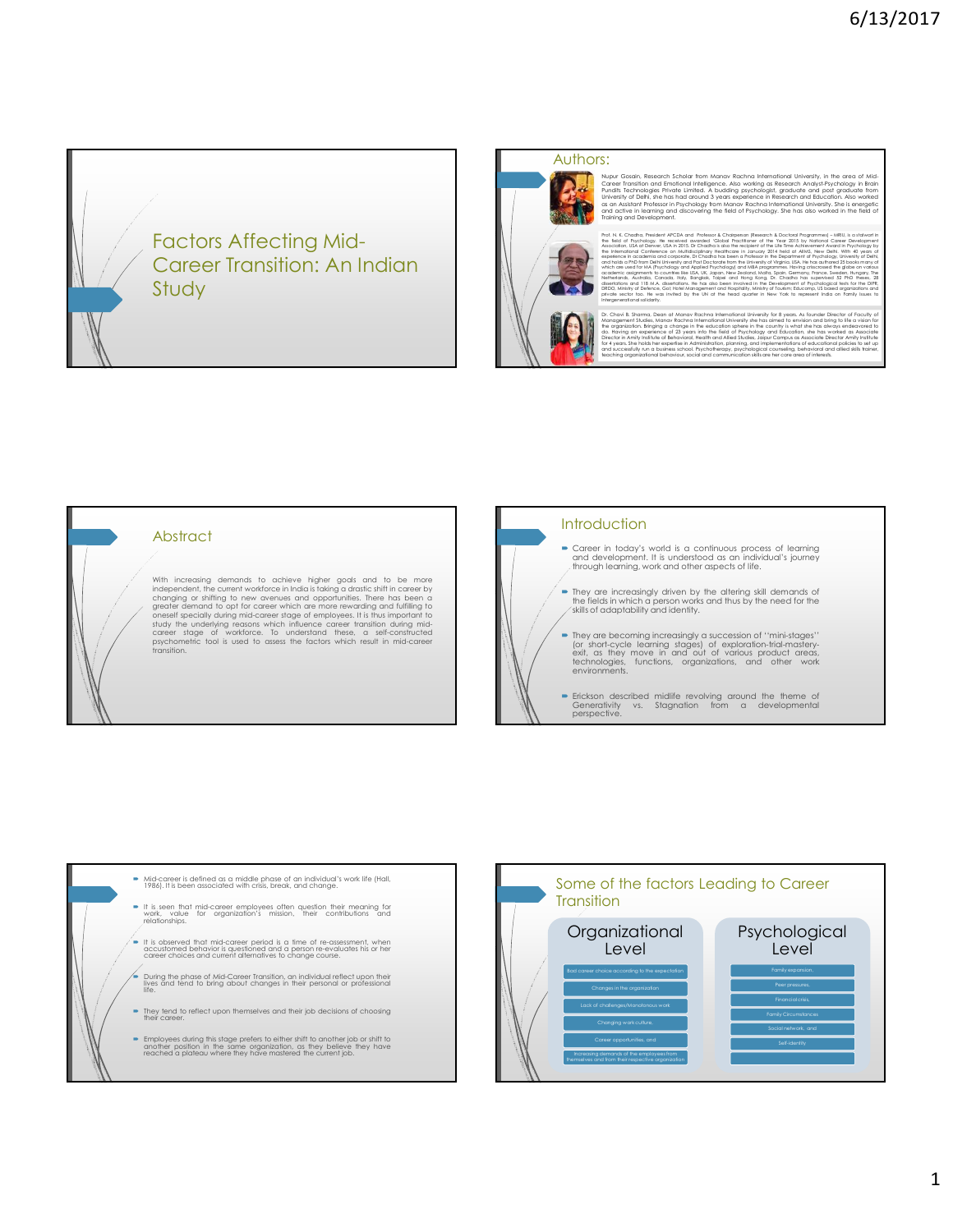





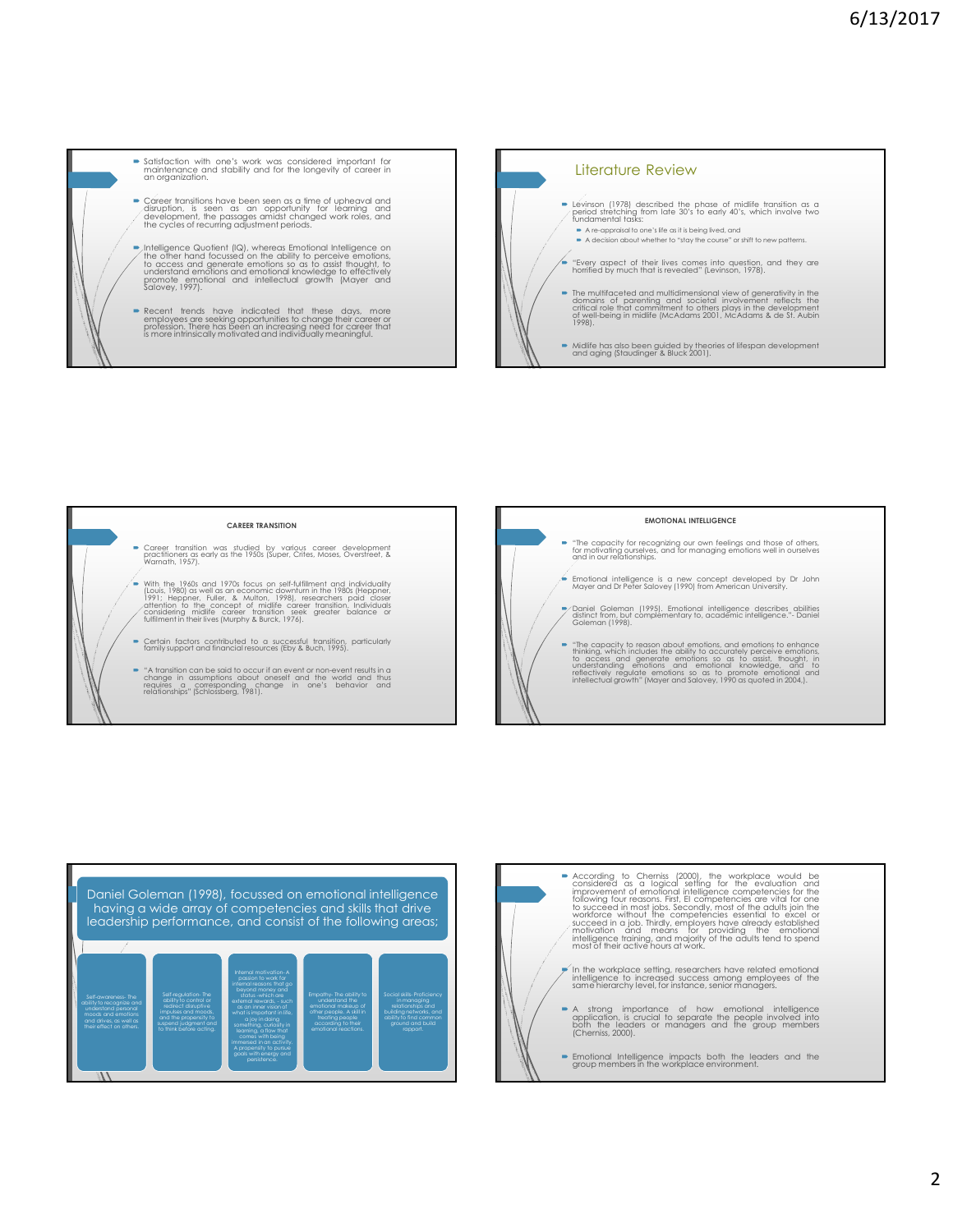







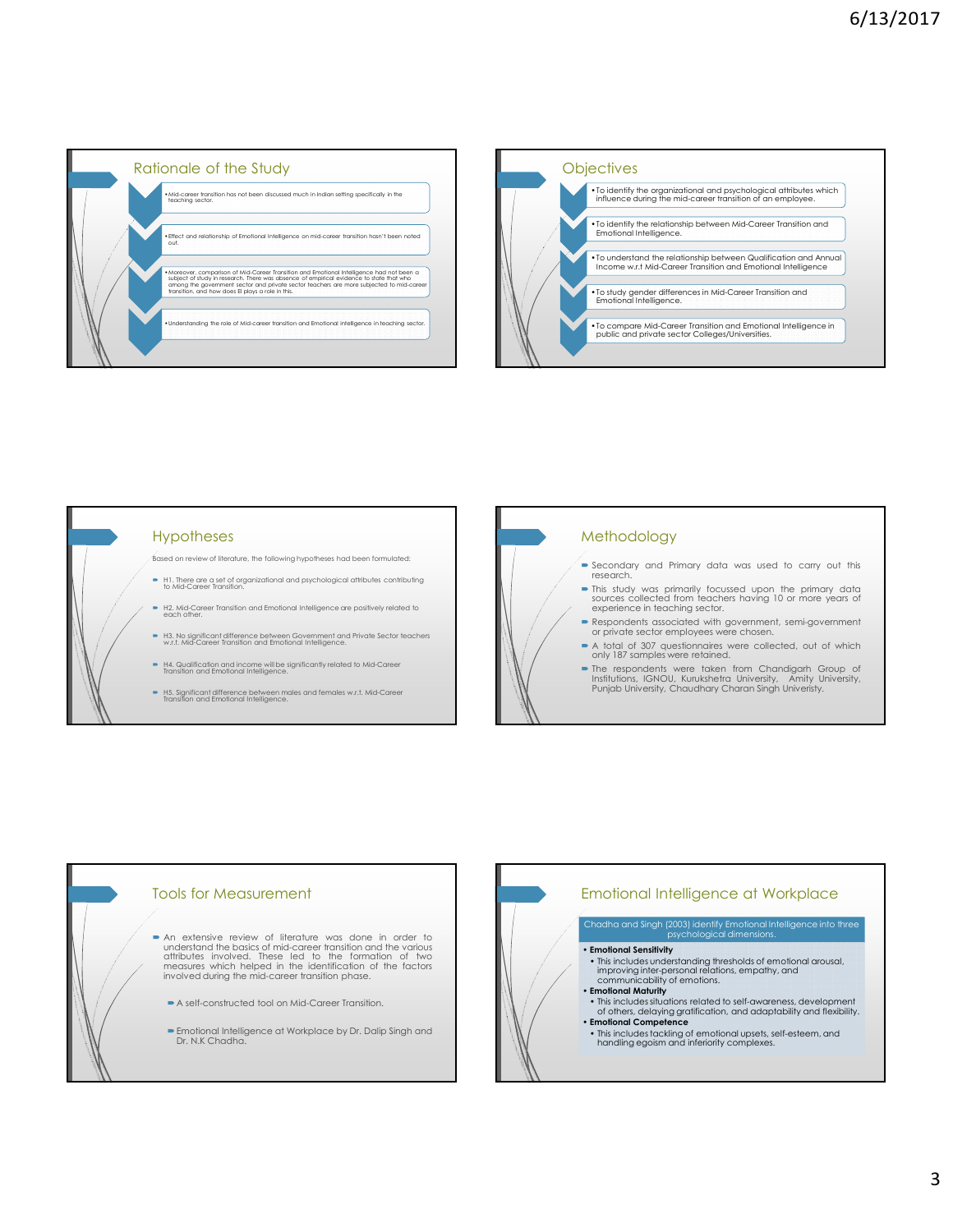







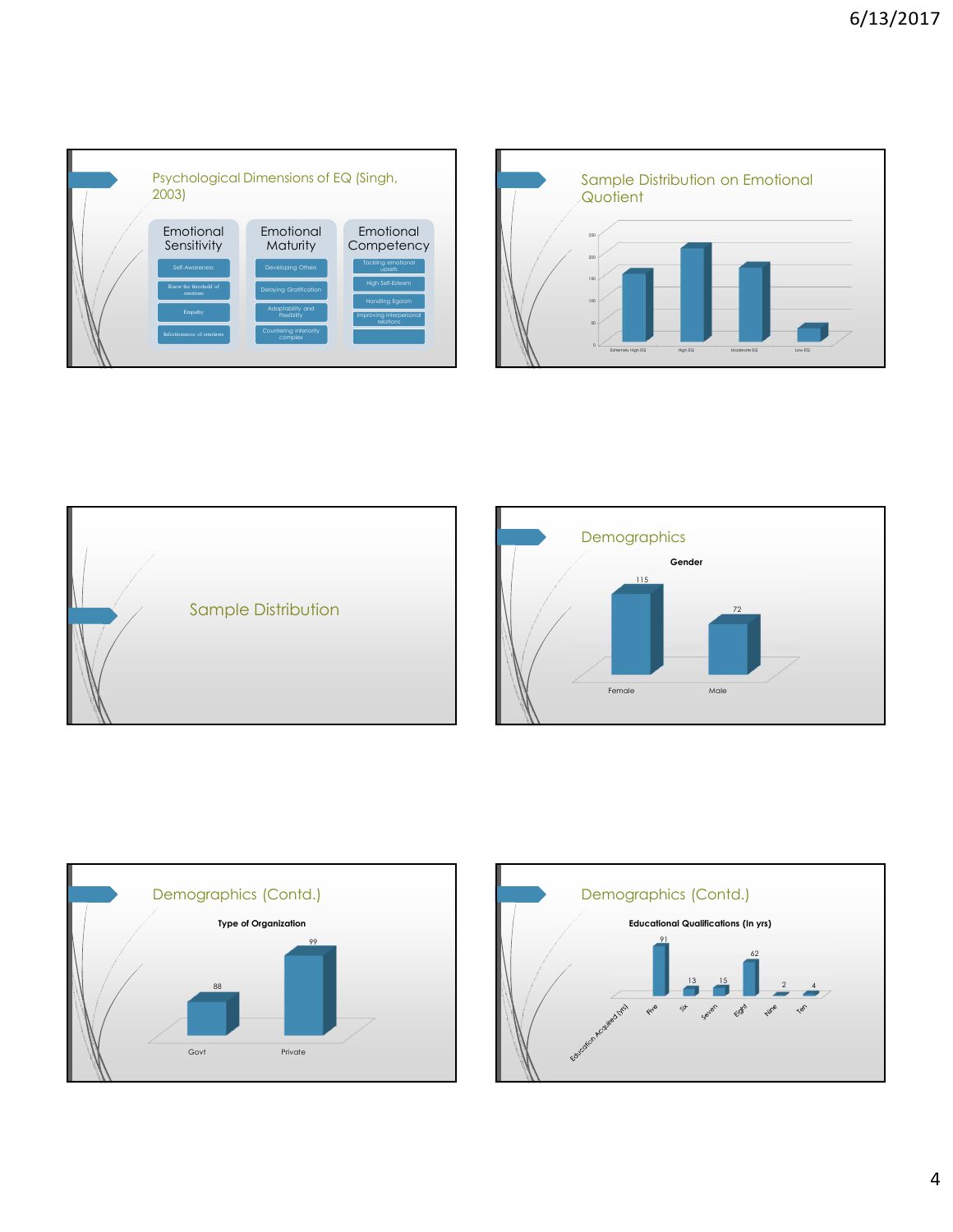









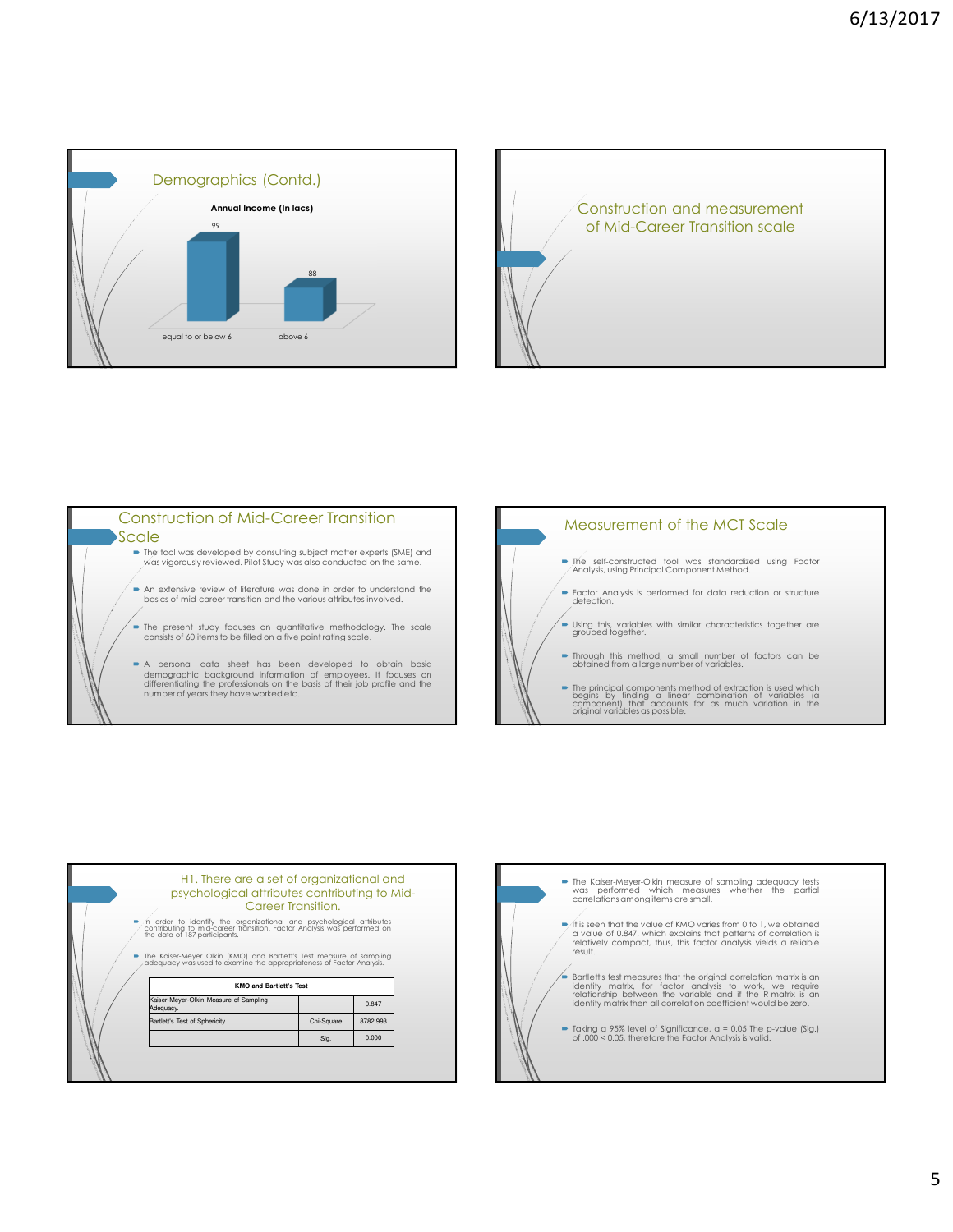

|                    |       |                |   |          |   | <b>Factor Component Matrix</b><br>Factor Component Matrix using Principal Component Analysis |                |   |   |    |    |    |    |    |
|--------------------|-------|----------------|---|----------|---|----------------------------------------------------------------------------------------------|----------------|---|---|----|----|----|----|----|
|                    |       |                |   |          |   |                                                                                              |                |   |   |    |    |    |    |    |
| Factors            | ı.    | $\overline{2}$ | 3 | $\Delta$ | 5 | 6                                                                                            | $\overline{7}$ | 8 | 9 | 10 | 11 | 12 | 13 | 14 |
| Item25             | 0.788 |                |   |          |   |                                                                                              |                |   |   |    |    |    |    |    |
| Item32             | 0.778 |                |   |          |   |                                                                                              |                |   |   |    |    |    |    |    |
| <b>Hem8</b>        | 0.776 |                |   |          |   |                                                                                              |                |   |   |    |    |    |    |    |
| Item <sub>26</sub> | 0.763 |                |   |          |   |                                                                                              |                |   |   |    |    |    |    |    |
| Item34             | 0.760 |                |   |          |   |                                                                                              |                |   |   |    |    |    |    |    |
| Item45             | 0.755 | $-0.307$       |   |          |   |                                                                                              |                |   |   |    |    |    |    |    |
| Item31             | 0.750 |                |   |          |   |                                                                                              |                |   |   |    |    |    |    |    |
| /tem33             | 0.744 | $-0.350$       |   |          |   |                                                                                              |                |   |   |    |    |    |    |    |
| Item57             | 0.729 | $-0.343$       |   |          |   |                                                                                              |                |   |   |    |    |    |    |    |
| Item39             | 0.721 |                |   |          |   |                                                                                              |                |   |   |    |    |    |    |    |
| Item36             | 0.715 | $-0.346$       |   |          |   |                                                                                              |                |   |   |    |    |    |    |    |
| Item56             | 0.712 | $-0.359$       |   |          |   |                                                                                              |                |   |   |    |    |    |    |    |
| Item7              | 0.706 |                |   |          |   |                                                                                              |                |   |   |    |    |    |    |    |
| Item35             | 0.702 |                |   |          |   |                                                                                              |                |   |   |    |    |    |    |    |
| Item27             | 0.701 |                |   |          |   |                                                                                              |                |   |   |    |    |    |    |    |

| ltem47            | 0.690 |             |       | 0.384    |          |  |  |          |  |          |  |
|-------------------|-------|-------------|-------|----------|----------|--|--|----------|--|----------|--|
| llem14            | 0.689 |             |       |          |          |  |  |          |  |          |  |
| Item60            | 0.688 |             |       |          |          |  |  |          |  |          |  |
| llem15            | 0.685 |             |       |          |          |  |  |          |  |          |  |
| llem24            | 0.678 |             |       |          |          |  |  |          |  |          |  |
| ltem46            | 0.667 |             |       | 0.301    |          |  |  |          |  |          |  |
| llem16            | 0.666 |             |       |          |          |  |  |          |  |          |  |
| Item17            | 0.651 |             |       | $-0.392$ |          |  |  |          |  |          |  |
| ltem41            | 0.647 | $-0.325$    |       |          |          |  |  |          |  |          |  |
| Hem3              | 0.640 |             |       |          |          |  |  |          |  |          |  |
| He <sub>ms5</sub> | 0.628 |             | 0.316 |          |          |  |  |          |  |          |  |
| Item11            | 0.615 |             |       |          | $-0.314$ |  |  |          |  |          |  |
| Item40            | 0.603 | $-0.312$    | 0.322 |          | 0.310    |  |  |          |  |          |  |
| Item12            | 0.596 |             |       |          |          |  |  |          |  | $-0.393$ |  |
| Item6             | 0.594 | 0.340       |       |          |          |  |  |          |  |          |  |
| llem19            | 0.579 | 0.526       |       |          |          |  |  |          |  |          |  |
| Item18            | 0.578 | 0.395       |       |          |          |  |  |          |  |          |  |
| Item58            | 0.553 |             |       |          |          |  |  | $-0.364$ |  |          |  |
| Item51            |       | 0.545 0.520 |       |          |          |  |  |          |  |          |  |

| Item37            | 0.543 |       |       |          | 0.315    |       |          |       |          |       |       | 0.340 |  |
|-------------------|-------|-------|-------|----------|----------|-------|----------|-------|----------|-------|-------|-------|--|
| ltem44            | 0.538 |       |       | 0.306    |          |       |          |       |          | 0.303 |       |       |  |
| Item21            | 0.522 |       |       |          |          |       |          |       |          |       |       |       |  |
| ltem4             | 0.512 |       |       | 0.366    |          |       |          |       |          |       |       |       |  |
| Item54            | 0.497 |       |       |          | $-0.379$ |       |          |       |          |       |       |       |  |
| Item5             | 0.495 |       |       |          | $-0.338$ |       |          |       |          |       |       |       |  |
| Item53            | 0.468 | 0.405 |       |          |          |       |          | 0.335 |          |       |       |       |  |
| Item43            | 0.458 |       |       |          |          |       |          |       |          |       |       |       |  |
| item42            | 0.404 |       |       | 0.399    |          | 0.398 | 0.326    |       | $-0.306$ |       |       |       |  |
| ltem9             | 0.303 | 0.683 |       |          |          |       |          |       |          |       |       |       |  |
| Item10            | 0.438 | 0.660 |       |          |          |       |          |       |          |       |       |       |  |
| Wem13             | 0.481 | 0.648 |       |          |          |       |          |       |          |       |       |       |  |
| Item59            | 0.504 | 0.572 |       |          |          |       |          |       |          |       |       |       |  |
| Item30            |       |       | 0.691 |          |          |       |          |       |          |       |       |       |  |
| Item29            |       |       | 0.666 |          |          |       |          |       |          |       |       |       |  |
| Item28            |       |       | 0.656 |          |          |       | $-0.392$ |       |          |       |       |       |  |
| Item20            |       |       | 0.608 |          |          |       |          |       |          |       |       | 0.371 |  |
| Item50            |       |       | 0.511 |          |          |       |          | 0.387 |          |       |       |       |  |
| ltem49            |       |       | 0.473 | $-0.317$ |          |       |          |       |          |       | 0.302 |       |  |
| Item <sub>2</sub> | 0.359 |       |       | 0.473    |          |       |          |       |          |       |       |       |  |

| llem48             |                          | 0.350    |       | 0.362 | 0.404    |          |                                               |       |       |       |                   |       |       |  |
|--------------------|--------------------------|----------|-------|-------|----------|----------|-----------------------------------------------|-------|-------|-------|-------------------|-------|-------|--|
| <b>Heml</b>        |                          | $-0.326$ |       |       |          | $-0.520$ |                                               |       |       |       |                   |       | 0.386 |  |
| llem <sub>22</sub> | 0.372                    |          |       |       | $-0.330$ | 0.460    |                                               |       |       |       |                   |       |       |  |
| Ilem52             |                          |          | 0.505 |       |          |          | 0.542                                         | 0.349 |       |       |                   |       |       |  |
| flem23             | 0.329                    |          |       |       |          |          | 0.392                                         |       | 0.420 |       |                   |       |       |  |
| Ilem38             | 0.426                    |          |       |       |          |          |                                               |       |       | 0.432 |                   | 0.378 |       |  |
| Eigen<br>Values    | 19.496 4.720 2.868 2.427 |          |       |       |          |          | $\vert$ 2.062   1.843   1.638   1.506   1.408 |       |       | 1.328 | 1.284 1.126 1.087 |       | 1.049 |  |

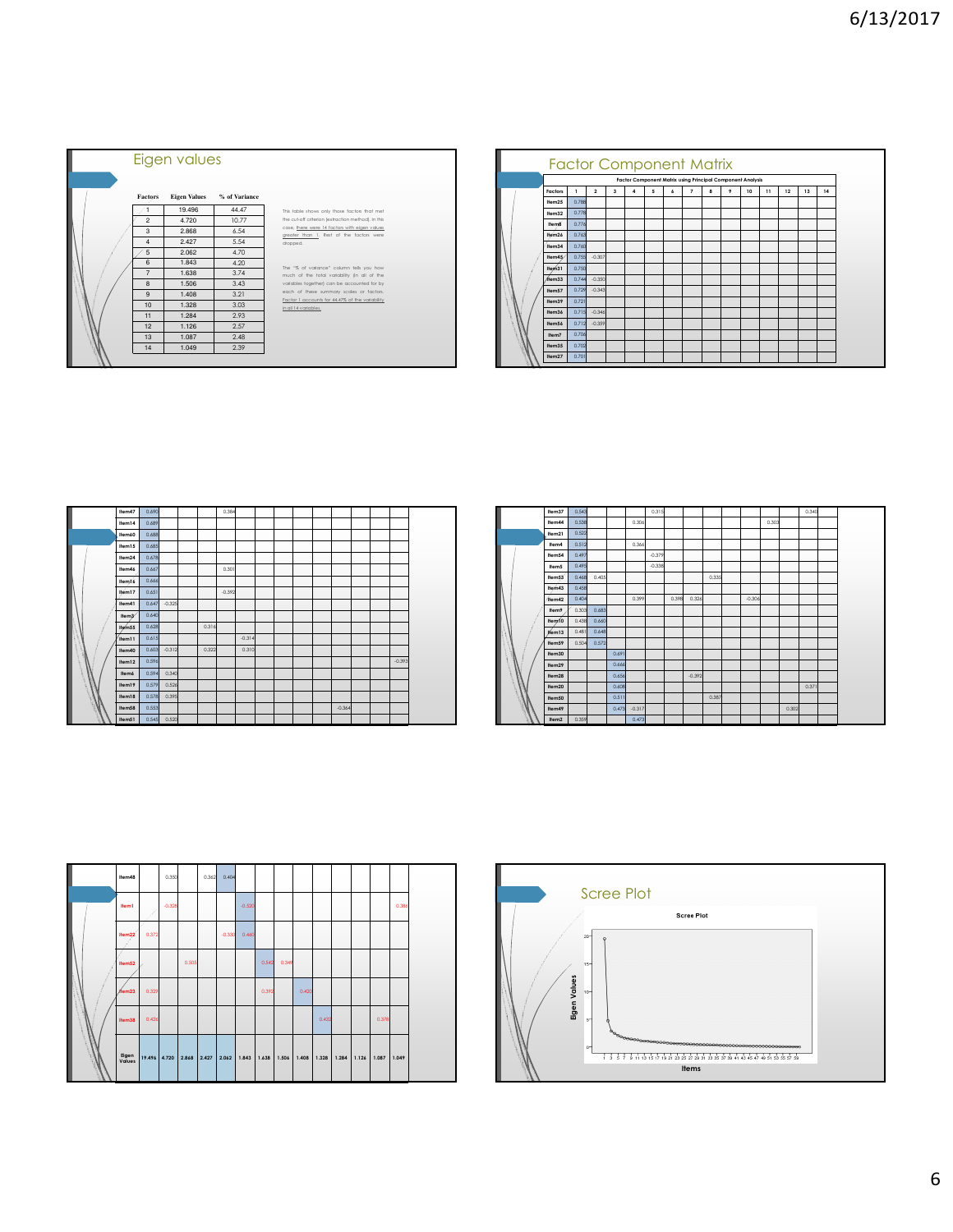|  |                |                    | Factor Loadings        |          |                    |                        |
|--|----------------|--------------------|------------------------|----------|--------------------|------------------------|
|  |                |                    | Factor 1               |          |                    | <b>Factor 1</b>        |
|  | S.No           | Item               | <b>Factor Loadings</b> | S.No     | Item               | <b>Factor Loadings</b> |
|  |                | Item25             | 0.788                  | 21       | Item46             | 0.667                  |
|  | $\overline{2}$ | Item32             | 0.778                  | 22       | Item16             | 0.666                  |
|  | 3              | Item <sub>8</sub>  | 0.776                  | 23       | Item <sub>17</sub> | 0.651                  |
|  | 4              | Item26             | 0.763                  | 24       | Item41             | 0.647                  |
|  |                |                    | 0.760                  | 25       | Item <sub>3</sub>  | 0.640                  |
|  | 5              | Item34             |                        | 26       | Item55             | 0.628                  |
|  | 6              | Item45             | 0.755                  | 27       | Item11             | 0.615                  |
|  | $\overline{7}$ | Item31             | 0.750                  | 28       | Item40             | 0.603                  |
|  | 8              | Item33             | 0.744                  | 29       | Item12             | 0.596                  |
|  | 9              | Item57             | 0.729                  | 30       | Item6              | 0.594                  |
|  | 10             | Item39             | 0.721                  | 31       | Item19             | 0.579                  |
|  | 11             | Item36             | 0.715                  | 32<br>33 | Item18             | 0.578<br>0.553         |
|  | 12             | Item56             | 0.712                  | 34       | Item58<br>Item51   | 0.545                  |
|  | 13             | Item7              | 0.706                  | 35       | Item37             | 0.543                  |
|  | 14             | Item35             | 0.702                  | 36       | Item44             | 0.538                  |
|  |                |                    |                        | 37       | Item <sub>21</sub> | 0.522                  |
|  | 15             | Item27             | 0.701                  | 38       | Item <sub>4</sub>  | 0.512                  |
|  | 16             | Item <sub>47</sub> | 0.690                  | 39       | Item54             | 0.497                  |
|  | 17             | Item 14            | 0.689                  | 40       | Item5              | 0.495                  |
|  | 18             | Item60             | 0.688                  | 41       | Item53             | 0.468                  |
|  | 19             | Item15             | 0.685                  | 42       | Item43             | 0.458                  |
|  | 20             | Item24             | 0.678                  | 43       | Item <sub>42</sub> | 0.404                  |

|                         |        | Factor 2               |
|-------------------------|--------|------------------------|
| S.No.                   | Item   | <b>Factor Loadings</b> |
| 1                       | Item9  | 0.683                  |
| $\overline{c}$          | Item10 | 0.660                  |
| $\overline{\mathbf{3}}$ | Item13 | 0.648                  |
| $\overline{4}$          | Item59 | 0.572                  |



| <b>Factor Loadings</b> |                   |                  |  |  |
|------------------------|-------------------|------------------|--|--|
| S.No                   | Factor 4<br>Item  | Factor           |  |  |
|                        | Item <sub>2</sub> | Loadings<br>0.47 |  |  |
|                        |                   |                  |  |  |
|                        |                   |                  |  |  |



|                     |                | No. of            |                    |  |
|---------------------|----------------|-------------------|--------------------|--|
| Factors<br>Obtained | Eigen<br>Value | items<br>retained | $%$ of<br>variance |  |
| Factor 1            | 19.50          | 43                | 44.47              |  |
| Factor 2            | 4.72           | $\overline{4}$    | 10.77              |  |
| Factor 3            | 2.87           | 6                 | 6.54               |  |
| Factor 4            | 2.43           | 1                 | 5.54               |  |
| Factor 5            | 2.06           | Ĩ                 | 4.70               |  |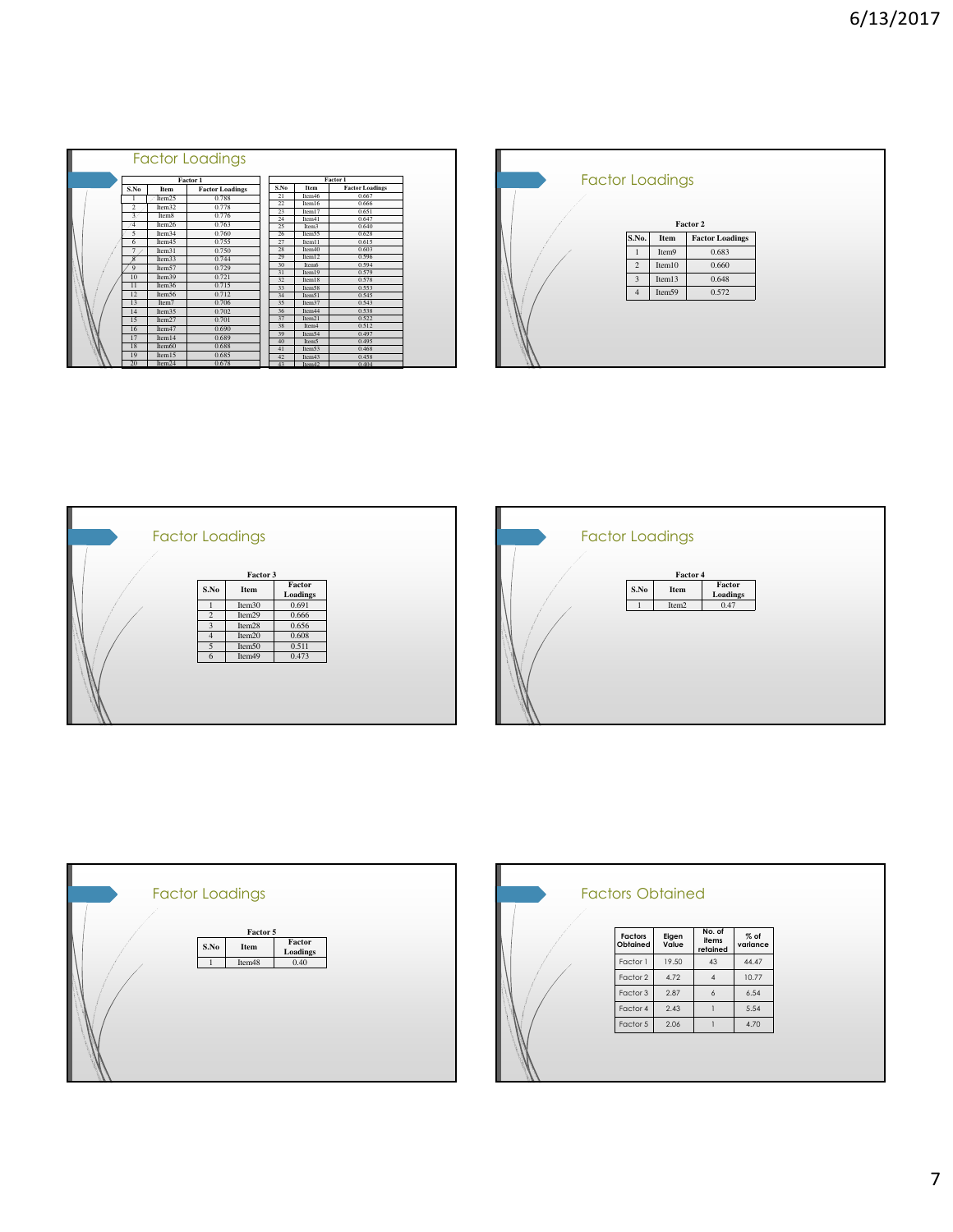|                                    |                    | Nomenclature of the Factors                                                                                                                                           |
|------------------------------------|--------------------|-----------------------------------------------------------------------------------------------------------------------------------------------------------------------|
| <b>Factors Obtained</b>            | <b>Eigen Value</b> | Nomenclature                                                                                                                                                          |
| Factor 1                           | 19.50              | Organizational and<br>Psychological Magnitude                                                                                                                         |
| Factor 2                           | 4.72               | Fidelity                                                                                                                                                              |
| Factor 3                           | 2.87               | Organizational<br>Satisfaction                                                                                                                                        |
| Factor 4                           | 2.43               | <b>Task Significance</b>                                                                                                                                              |
| Factor 5                           | 2.06               | Life satisfaction                                                                                                                                                     |
| the First Hypothesis of the Study. |                    | This table suggests that there are five Factors which contribute to Mid-Career<br>Transition inclusive of both organizational and Psychological Level, thus accepting |

| <b>Reliability of MCT Scale</b><br>Reliability Statistics of Mid-Career Transition Scale |                     |              |
|------------------------------------------------------------------------------------------|---------------------|--------------|
|                                                                                          | Cronbach's<br>Alpha | No. of Items |
| <b>Total MCT</b>                                                                         | 0.950               | 55           |
|                                                                                          |                     |              |

|                | <b>Norms</b><br>Stanine score of Mid-Career Transition Scale |        |
|----------------|--------------------------------------------------------------|--------|
|                |                                                              |        |
|                | 270 and above                                                | High   |
| $\mathfrak{p}$ | 256-269                                                      | High   |
|                | 241-255                                                      | High   |
| 4              | 227-240                                                      | Medium |
|                | 199-226                                                      | Medium |
| 6              | 184-198                                                      | Medium |
| $\overline{7}$ | 170-183                                                      | Low    |
| 8              | 155-169                                                      | Low    |
| $\circ$        | 154 and below                                                | Low    |





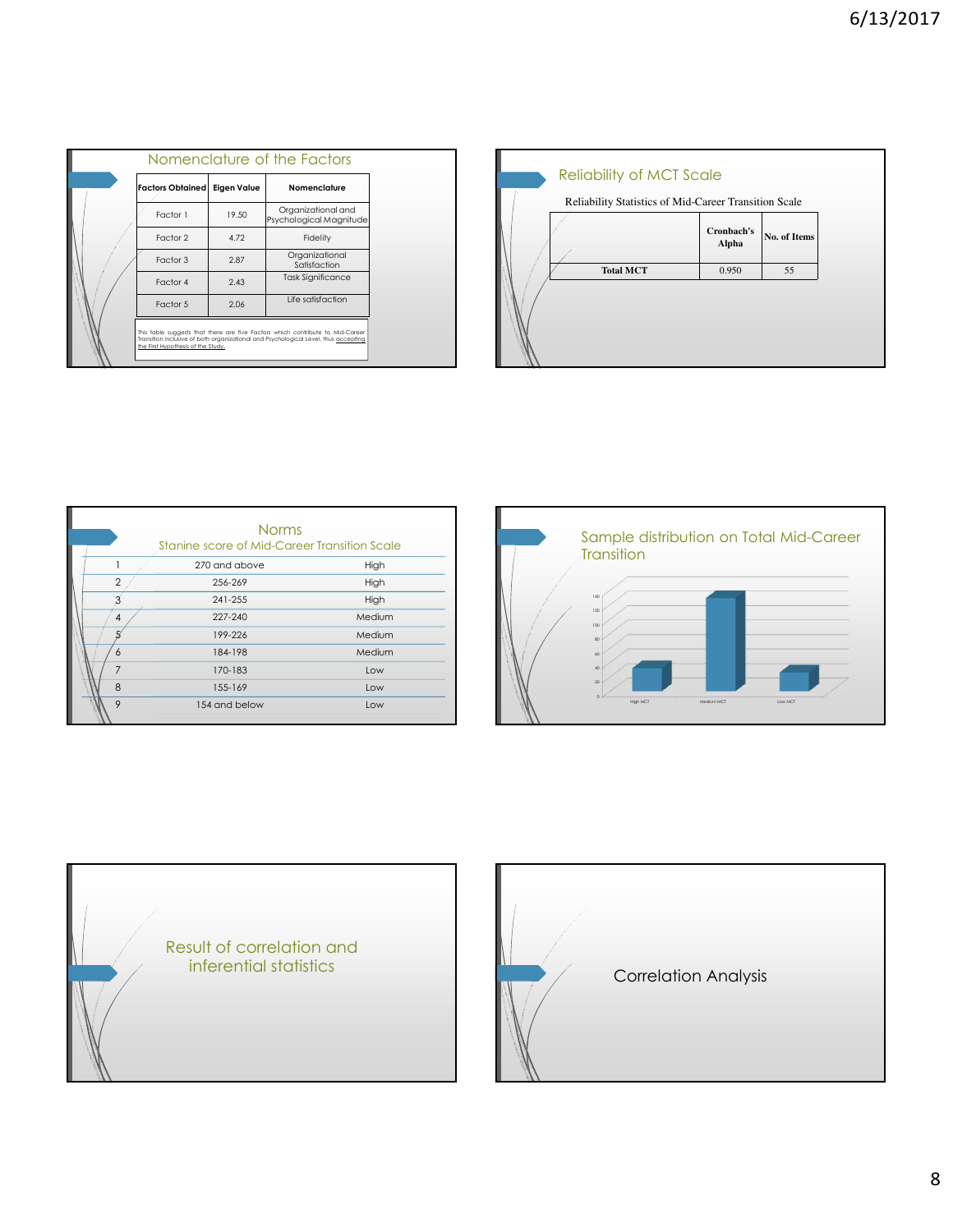|                          | H <sub>2</sub> . Mid-Career Transition and Emotional<br>Intelligence are positively related to each other. |             |          |            |                 |
|--------------------------|------------------------------------------------------------------------------------------------------------|-------------|----------|------------|-----------------|
|                          | Correlation Coefficient between Mid-Career Transition and Emotional Quotient                               |             |          |            |                 |
|                          | <b>Emotional Quotient</b>                                                                                  |             |          |            |                 |
|                          |                                                                                                            | Sensitivity | Maturity | Competency | <b>Total EQ</b> |
|                          | Organizational and Psychological<br>Magnitude                                                              | 0.004       | $0.18*$  | 0.06       | 0.09            |
| Mid-Career<br>Transition | <b>Fidelity</b>                                                                                            | $-0.12$     | $-0.04$  | 0.01       | $-0.05$         |
|                          | Organizational Satisfaction                                                                                | 011         | 011      | 0.09       | 0.13            |
|                          | <b>Task Significance</b>                                                                                   | 0.01        | 011      | $0.18*$    | 014             |
|                          | <b>Life Satisfaction</b>                                                                                   | $-0.08$     | $-0.14$  | $-0.43*$   | $-0.09$         |
|                          | <b>Total MCT</b>                                                                                           | 0.01        | $0.17*$  | 0.07       | 0.10            |

| H <sub>5</sub> . Qualification and Income will be significantly<br>related to Mid-Career Transition and Emotional<br>Intelligence. | Correlation Coefficient between Educational Qualification, Income and MCT and El |               |
|------------------------------------------------------------------------------------------------------------------------------------|----------------------------------------------------------------------------------|---------------|
| Variables                                                                                                                          | <b>Educational Qualification</b>                                                 | Annual Income |
|                                                                                                                                    | Mid-Career Transition                                                            |               |
| Organizational and Psychological<br>Magnitude                                                                                      | 0.06                                                                             | $-0.01$       |
| Fidelity                                                                                                                           | 001                                                                              | 0.02          |
| Organizational Satisfaction                                                                                                        | 0.09                                                                             | 014           |
| <b>Task Sianificance</b>                                                                                                           | 0.10                                                                             | 0.04          |
| Life Satisfaction                                                                                                                  | $-0.70*$                                                                         | $-0.50*$      |
| <b>Total MCT</b>                                                                                                                   | 0.06                                                                             | 0.02          |
|                                                                                                                                    | <b>Emotional Quotient</b>                                                        |               |
| Sensifivity                                                                                                                        | 0.01                                                                             | $0.16*$       |
| Maturity                                                                                                                           | 0.01                                                                             | 0.001         |
| Competency                                                                                                                         | $-0.08$                                                                          | 0.07          |
| <b>Total EQ</b>                                                                                                                    | $-0.03$                                                                          | 0.09          |



|  | H3. No significant difference between Government and<br>Private Sector teachers w.r.t. Mid-Career Transition and<br>Emotional Intelligence.<br>Comparison between male and female w.r.t Mid-Career Transition and Emotional Quotient for<br>Govt. Organization |                              |       |        |       |        |  |  |
|--|----------------------------------------------------------------------------------------------------------------------------------------------------------------------------------------------------------------------------------------------------------------|------------------------------|-------|--------|-------|--------|--|--|
|  | <b>Govt. Organization</b>                                                                                                                                                                                                                                      | Male (n=29)<br>Female (n=59) |       |        |       |        |  |  |
|  |                                                                                                                                                                                                                                                                | Mean                         | S.D   | Meson  | S.D   | Lyslae |  |  |
|  | <b>Mid.Career Transition</b>                                                                                                                                                                                                                                   |                              |       |        |       |        |  |  |
|  | Organizational and Psychological Magnitude                                                                                                                                                                                                                     | 170.76                       | 29.71 | 169.61 | 28.89 | 0.17   |  |  |
|  | Fidelity                                                                                                                                                                                                                                                       | 12.9                         | 4.23  | 13.25  | 3.99  | 0.39   |  |  |
|  | <b>Organizational Satisfaction</b>                                                                                                                                                                                                                             | 16.1                         | 4.83  | 17.63  | 4.12  | 153    |  |  |
|  | <b>Task Similicance</b>                                                                                                                                                                                                                                        | 3.79                         | 1.01  | 3.71   | 1.07  | 0.34   |  |  |
|  | Life Satisfaction                                                                                                                                                                                                                                              | 3.00                         | 1.00  | 3.14   | 1.18  | 0.53   |  |  |
|  | <b>Total MCT</b>                                                                                                                                                                                                                                               | 206.55                       | 32.77 | 207.32 | 30.73 | 0.11   |  |  |
|  | <b>Emotional Quotient</b>                                                                                                                                                                                                                                      |                              |       |        |       |        |  |  |
|  | <b>Sensitivity</b>                                                                                                                                                                                                                                             | 87.59                        | 11.15 | 84.07  | 14.19 | 1.17   |  |  |
|  | Maturity                                                                                                                                                                                                                                                       | 115.34                       | 14.89 | 114.66 | 14.62 | 0.20   |  |  |
|  | Competency                                                                                                                                                                                                                                                     | 167.07                       | 20.16 | 163.14 | 22.18 | 0.80   |  |  |
|  | <b>Total EO</b>                                                                                                                                                                                                                                                | 370                          | 36.98 | 361.86 | 42.46 | 0.88   |  |  |



| H3. No significant difference between Government and<br>Private Sector teachers w.r.t. Mid-Career Transition and<br>Emotional Intelligence. |               |       |               |       |         |
|---------------------------------------------------------------------------------------------------------------------------------------------|---------------|-------|---------------|-------|---------|
| Comparison between male and female w.r.t Mid-Career Transition and<br>Emotional Quotient for Private Organization<br>Private Oraanization   |               |       |               |       |         |
|                                                                                                                                             | Male $(n=43)$ |       | Female (n=56) |       |         |
|                                                                                                                                             | Mean          | S.D   | Mean          | S.D   | t-value |
| Mid-Career Transition                                                                                                                       |               |       |               |       |         |
| Organizational and Psychological Magnitude                                                                                                  | 179.63        | 1782  | 176           | 25.88 | 0.79    |
| Fidelity                                                                                                                                    | 14.56         | 3.59  | 14 21         | 3.84  | 0.45    |
| Organizational Satisfaction                                                                                                                 | 1816          | 498   | 1695          | 5.21  | 117     |
| <b>Task Sianificance</b>                                                                                                                    | 3.84          | 1.19  | 4.05          | 0.98  | 0.99    |
| Life Satisfaction                                                                                                                           | 3.30          | 1.35  | 3.45          | 1.09  | 0.51    |
| <b>Total MCT</b>                                                                                                                            | 219.49        | 23.40 | 214.64        | 28.14 | 0.91    |
| <b>Emotional Quotient</b>                                                                                                                   |               |       |               |       |         |
| Sensitivity                                                                                                                                 | 84.07         | 12.88 | 8214          | 12.89 | 0.74    |
| Maturity                                                                                                                                    | 111.86        | 11.65 | 112.23        | 14.43 | 014     |
| Competency                                                                                                                                  | 168.14        | 19.79 | 165.09        | 17.33 | 0.82    |
| <b>Total EQ</b>                                                                                                                             | 364.07        | 34.4  | 359.46        | 38.35 | 0.62    |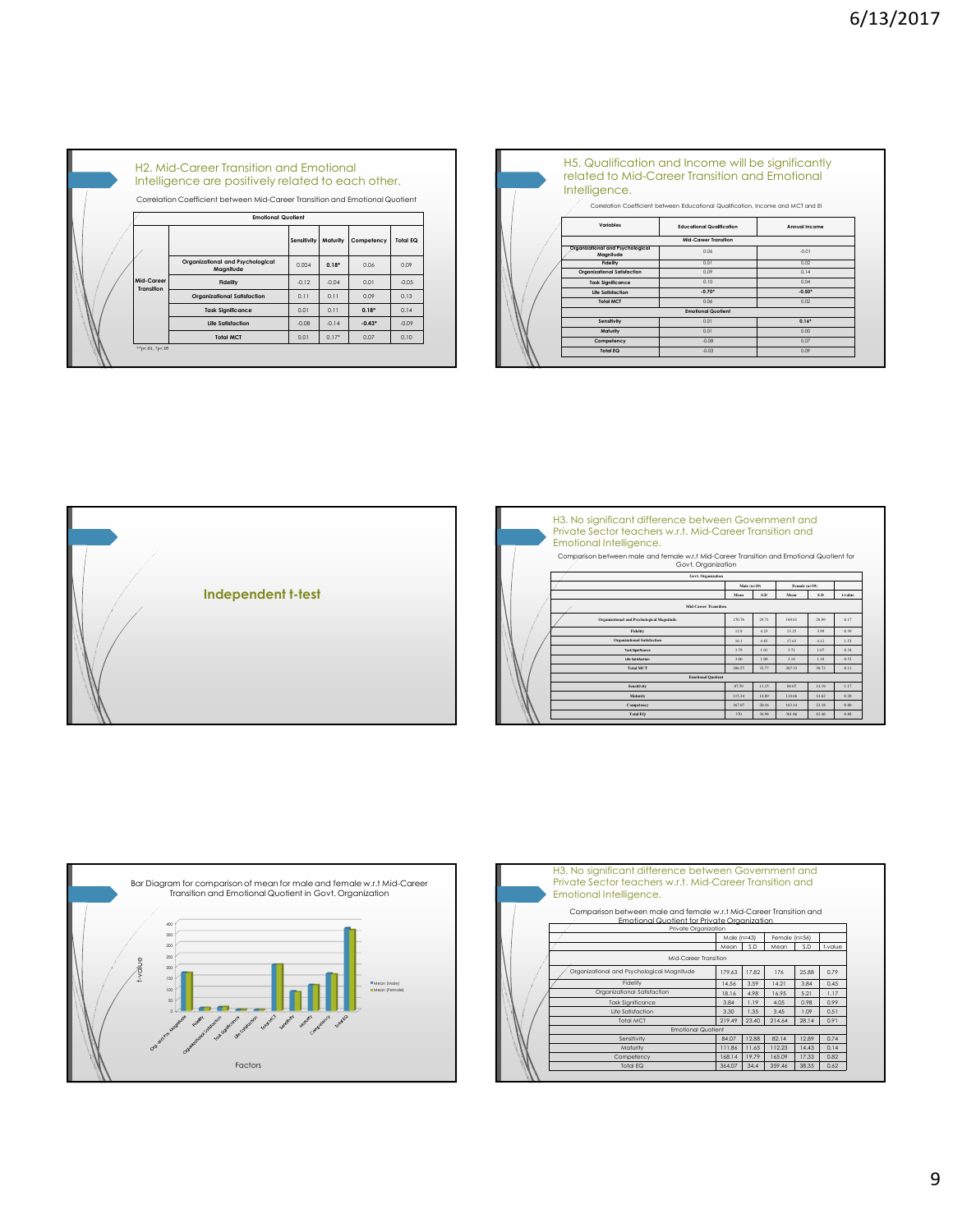



|  | H4. Qualification and income will be significantly related to<br>Mid-Career Transition and Emotional Intelligence.<br>Comparison between Annual Income (6 lacs or less and more than 6 lacs) w.r.t Mid- |                                          |        |                                          |       |         |  |
|--|---------------------------------------------------------------------------------------------------------------------------------------------------------------------------------------------------------|------------------------------------------|--------|------------------------------------------|-------|---------|--|
|  | Career Transition and Emotional Quotient for Govt. Organization                                                                                                                                         |                                          |        |                                          |       |         |  |
|  |                                                                                                                                                                                                         | Govt. Organization                       |        |                                          |       |         |  |
|  |                                                                                                                                                                                                         | Annual Income 6 lacs or less<br>$(n=53)$ |        | Annual Income more<br>than 6 lacs (n=35) |       |         |  |
|  |                                                                                                                                                                                                         | Mean                                     | S.D    | Mean                                     | S.D   | t-value |  |
|  | Mid-Career Transition                                                                                                                                                                                   |                                          |        |                                          |       |         |  |
|  | Organizational and Psychological Magnitude                                                                                                                                                              | 17387                                    | 23.64  | 164 11                                   | 35 18 | 1.56    |  |
|  | Fidelity                                                                                                                                                                                                | 1311                                     | 4.37   | 1317                                     | 3.57  | 0.66    |  |
|  | <b>Organizational Satisfaction</b>                                                                                                                                                                      | 16.96                                    | 478    | 1737                                     | 3.81  | 0.42    |  |
|  | <b>Task Significance</b>                                                                                                                                                                                | 3.72                                     | 1.03   | 3.77                                     | 1.08  | 0.24    |  |
|  | Life Satisfaction                                                                                                                                                                                       | 3 1 1                                    | 1.09   | 3.06                                     | 119   | 0.23    |  |
|  | <b>Total MCT</b>                                                                                                                                                                                        | 210.77                                   | 26.410 | 201.46                                   | 37.10 | 1.38    |  |
|  |                                                                                                                                                                                                         | <b>Emotional Quotient</b>                |        |                                          |       |         |  |
|  | Sensitivity                                                                                                                                                                                             | 8311                                     | 1478   | 88.43                                    | 10.06 | 1.86    |  |
|  | Maturity                                                                                                                                                                                                | 115.38                                   | 1376   | 11414                                    | 16.02 | 0.39    |  |
|  | Competency                                                                                                                                                                                              | 162.17                                   | 20.79  | 167.86                                   | 22.43 | 1.22    |  |
|  | <b>Total EQ</b>                                                                                                                                                                                         | 360.66                                   | 39 73  | 370 43                                   | 42.01 | 110     |  |



|  | COMPARISON BETWEEN ANNUAL INCOME (6 lacs or less and more than 6 lacs) w.r.t MCT AND EI FOR PRIVATE |        | <b>ORGANIZATION</b>                      |                                            |       |         |
|--|-----------------------------------------------------------------------------------------------------|--------|------------------------------------------|--------------------------------------------|-------|---------|
|  |                                                                                                     |        | Private Oraanization                     |                                            |       |         |
|  |                                                                                                     |        | Annual Income 6 lacs or less<br>$(n=46)$ | Annual Income more than 6 lacs<br>$(n=53)$ |       |         |
|  |                                                                                                     | Mean   | S.D                                      | Mean                                       | S.D   | t-value |
|  | Organizational and Psychological<br>Maanitude                                                       | 174.2  | 27.22                                    | 180.51                                     | 17.65 | 1.39    |
|  | Fidelity                                                                                            | 14.39  | 3.09                                     | 14.34                                      | 4.21  | 0.07    |
|  | Organizational Satisfaction                                                                         | 17.09  | 4.73                                     | 17.81                                      | 5.46  | 0.70    |
|  | <b>Task Sianificance</b>                                                                            | 393    | 112                                      | 3.98                                       | 1.05  | 0.21    |
|  | Life Satisfaction                                                                                   | 3.52   | 1.17                                     | 3.25                                       | 1.24  | 1.14    |
|  | Total MCT                                                                                           | 213.13 | 26.07                                    | 21989                                      | 23.20 | 1.28    |
|  | Sensitivity                                                                                         | 80.76  | 13.62                                    | 84.91                                      | 11.95 | 1.61    |
|  | Maturity                                                                                            | 111.09 | 13.58                                    | 112.92                                     | 12.99 | 0.69    |
|  | Competency                                                                                          | 166.52 | 19.8                                     | 166.32                                     | 17.29 | 0.05    |
|  | <b>Total EQ</b>                                                                                     | 358.37 | 39.16                                    | 364.15                                     | 34.33 | 0.79    |

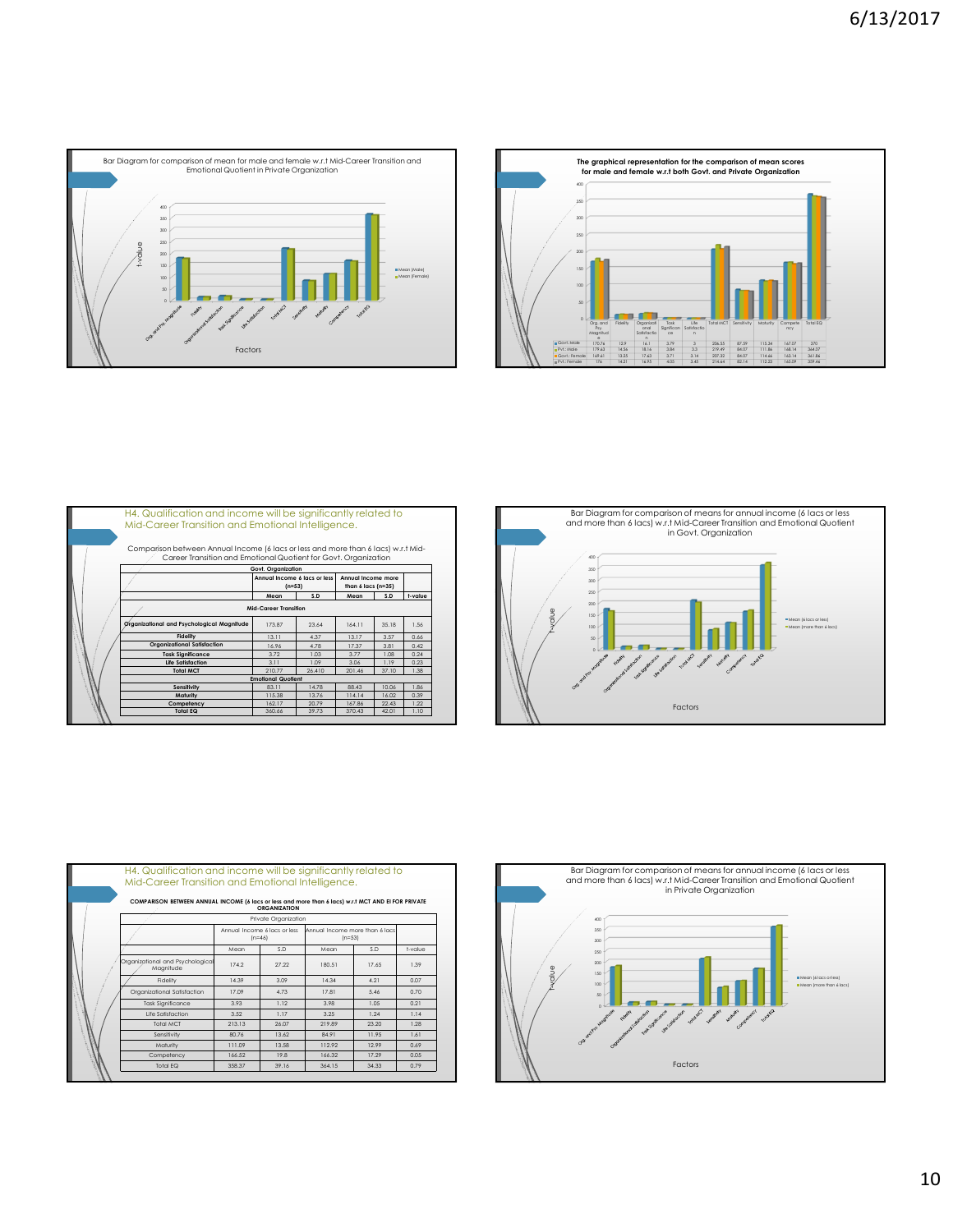

| H4. Qualification and income will be significantly related to<br>Mid-Career Transition and Emotional Intelligence.<br>Comparison between Educational Qualification (6 Years or Less and More Than 6 Years) |                                                                                   |       |                                                             |       |         |  |  |  |
|------------------------------------------------------------------------------------------------------------------------------------------------------------------------------------------------------------|-----------------------------------------------------------------------------------|-------|-------------------------------------------------------------|-------|---------|--|--|--|
| w.r.t Mid-Career Transition and Emotional Quotient in Govt. Organization                                                                                                                                   |                                                                                   |       |                                                             |       |         |  |  |  |
|                                                                                                                                                                                                            | Govt. Organization<br><b>Educational Qualification 6 years or</b><br>$less(n=51)$ |       | <b>Educational Qualification</b><br>more than 6 year (n=37) |       |         |  |  |  |
|                                                                                                                                                                                                            | Mean                                                                              | S.D   | Mean                                                        | S.D.  | t-value |  |  |  |
| Mid-Career Transition                                                                                                                                                                                      |                                                                                   |       |                                                             |       |         |  |  |  |
| Organizational and Psychological Magnitude                                                                                                                                                                 | 168                                                                               | 33.28 | 172.73                                                      | 21.91 | 0.75    |  |  |  |
| Fidelity                                                                                                                                                                                                   | 12.96                                                                             | 3.91  | 13.38                                                       | 4.28  | 0.47    |  |  |  |
| <b>Organizational Satisfaction</b>                                                                                                                                                                         | 162                                                                               | 44    | 18.41                                                       | 412   | $2.39*$ |  |  |  |
| <b>Task Significance</b>                                                                                                                                                                                   | 3.65                                                                              | 111   | 3.86                                                        | 0.95  | AP 0    |  |  |  |
| <b>Life Satisfaction</b>                                                                                                                                                                                   | 3.16                                                                              | 110   | 3.00                                                        | 115   | 0.65    |  |  |  |
| <b>Total MCT</b>                                                                                                                                                                                           | 203.94                                                                            | 34.99 | 211.38                                                      | 24.99 | 110     |  |  |  |
|                                                                                                                                                                                                            | <b>Emotional Quotient</b>                                                         |       |                                                             |       |         |  |  |  |
| Sensitivity                                                                                                                                                                                                | 85.29                                                                             | 1373  | 8514                                                        | 12.88 | 0.05    |  |  |  |
| Maturity                                                                                                                                                                                                   | 11471                                                                             | 1518  | 115.41                                                      | 14.02 | 0.13    |  |  |  |
| Competency                                                                                                                                                                                                 | 165.69                                                                            | 19.49 | 162.7                                                       | 24.17 | 0.64    |  |  |  |
| <b>Total EQ</b>                                                                                                                                                                                            | 365.69                                                                            | 40.02 | 362.97                                                      | 42.12 | 0.31    |  |  |  |



|  | H4. Qualification and income will be significantly related to<br>Mid-Career Transition and Emotional Intelligence. |        |                                                                                                                    |        |                |          |
|--|--------------------------------------------------------------------------------------------------------------------|--------|--------------------------------------------------------------------------------------------------------------------|--------|----------------|----------|
|  | COMPARISON BETWEEN EDUCATIONAL QUALIFICATION (6 years or less and more than 6 years) w.r.t MCT                     |        | AND ELFOR PRIVATE ORGANIZATION                                                                                     |        |                |          |
|  |                                                                                                                    |        | Private Organization                                                                                               |        |                |          |
|  |                                                                                                                    |        | Educational Qualification 6 years<br><b>Educational Qualification</b><br>or less (n=53)<br>more than 6 year (n=46) |        |                |          |
|  |                                                                                                                    | Mean   | S <sub>D</sub>                                                                                                     | Mean   | S <sub>D</sub> | t-value. |
|  | Organizational and<br>Psychological Maanitude                                                                      | 177 19 | 2374                                                                                                               | 178.02 | 217            | 018      |
|  | Fidelity                                                                                                           | 14.53  | 3.47                                                                                                               | 1417   | 4.01           | 0.47     |
|  | Organizational Satisfaction                                                                                        | 17.62  | 5.44                                                                                                               | 173    | 479            | 0.31     |
|  | <b>Task Significance</b>                                                                                           | 3.87   | 122                                                                                                                | 4.07   | 0.88           | 0.91     |
|  | Life Satisfaction                                                                                                  | 3.47   | 123                                                                                                                | 3.26   | 118            | 0.86     |
|  | Total MCT                                                                                                          | 216.68 | 27.09                                                                                                              | 21683  | 25.37          | 0.03     |
|  | Sensitivity                                                                                                        | 82.64  | 13.43                                                                                                              | 83.37  | 12.29          | 0.28     |
|  | Maturity                                                                                                           | 11179  | 12.52                                                                                                              | 112.39 | 1413           | 0.22     |
|  | Competency                                                                                                         | 16792  | 16.57                                                                                                              | 164.67 | 20.37          | 0.87     |
|  | Total EQ                                                                                                           | 362.36 | 34.59                                                                                                              | 360.43 | 39 09          | 0.26     |



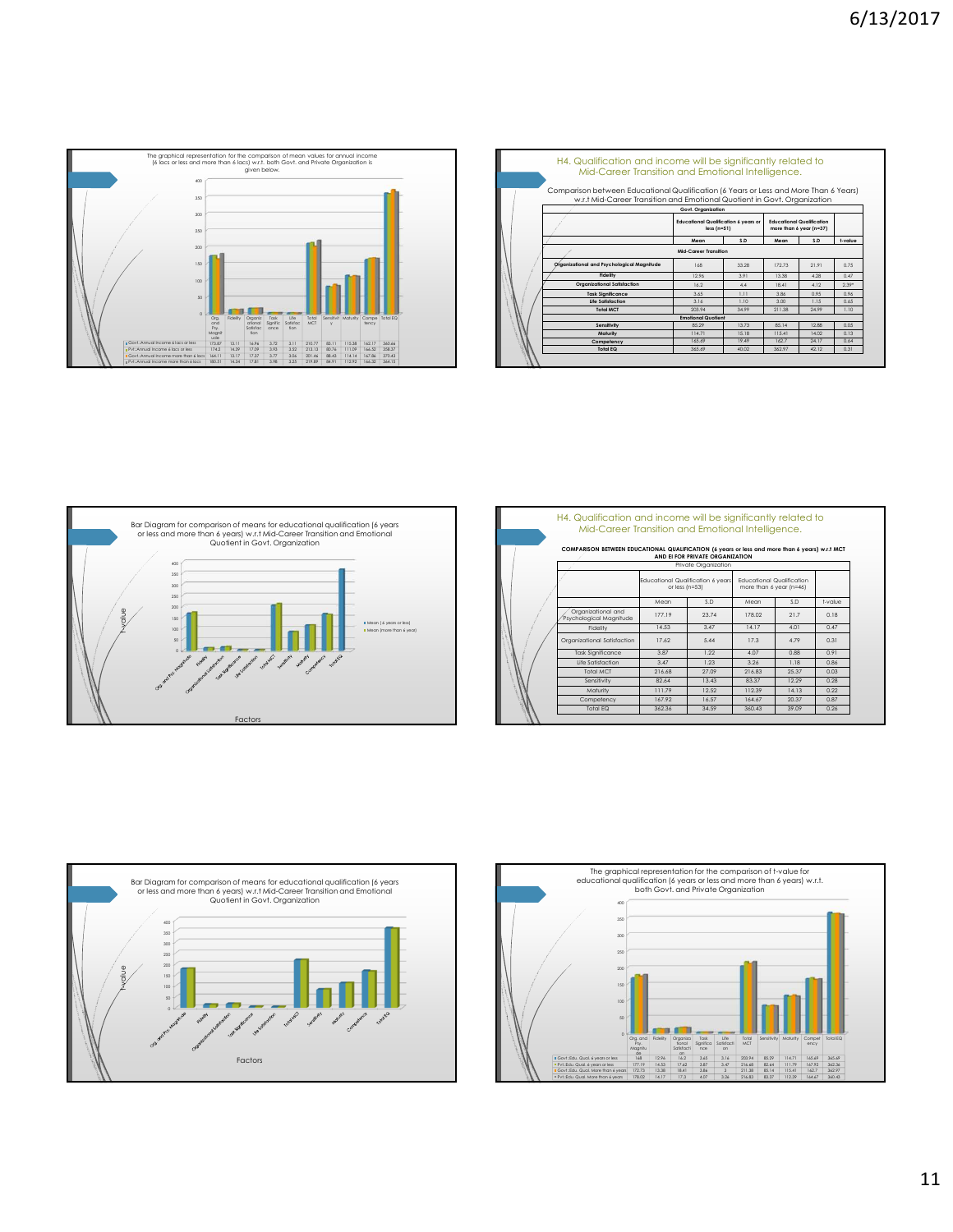| H <sub>5</sub> . Significant difference between males and<br>females w.r.t. Mid-Career Transition and Emotional |        |       |        |                |         |  |  |  |  |
|-----------------------------------------------------------------------------------------------------------------|--------|-------|--------|----------------|---------|--|--|--|--|
| Intelligence.                                                                                                   |        |       |        |                |         |  |  |  |  |
| Comparison between male and female w.r.t Mid-Career Transition and Emotional Quotient                           |        |       |        |                |         |  |  |  |  |
| Male (n=72)<br>Female (n=115)                                                                                   |        |       |        |                |         |  |  |  |  |
|                                                                                                                 | Mean   | SD.   | Mean   | S <sub>D</sub> | t-value |  |  |  |  |
| Mid-Career Transition                                                                                           |        |       |        |                |         |  |  |  |  |
| Organizational and Psychological Magnitude                                                                      | 176.06 | 23.56 | 17272  | 27.53          | 0.85    |  |  |  |  |
| Fidelity                                                                                                        | 13.89  | 3.92  | 13.72  | 3.93           | 0.28    |  |  |  |  |
| Organizational Satisfaction                                                                                     | 17.33  | 4.99  | 173    | 4.67           | 0.05    |  |  |  |  |
| <b>Task Significance</b>                                                                                        | 3.82   | 112   | 3.88   | 1.04           | 0.37    |  |  |  |  |
| Life Satisfaction                                                                                               | 3.18   | 1.23  | 3.28   | 1.14           | 0.55    |  |  |  |  |
| <b>Total MCT</b>                                                                                                | 214.28 | 28.08 | 210.89 | 29.61          | 0.77    |  |  |  |  |
| <b>Emotional Quotient</b>                                                                                       |        |       |        |                |         |  |  |  |  |
| Sensitivity                                                                                                     | 85.49  | 12.25 | 8313   | 13.55          | 1.20    |  |  |  |  |
| Maturity                                                                                                        | 113.26 | 13.06 | 113.48 | 14.51          | 0.10    |  |  |  |  |

**Competency** 167.71 19.8 164.09 19.91 1.21



## Summary of Analysis

- There are five factors that contribute to mid-career transition in teachers, namely,
	- Organizational and Psychological Magnitude
	- $\blacksquare$  Fidelity Organizational Satisfaction
	- Task Significance, and
- **D** Life Satisfaction
- 
- 
- There is a significant relationship observed between Maturity with Organizational and Psychological Magnitude and Total MCT. There is significant relationship between Emotional Competency with Task Significance.
- Significant relationship between Emotional Competency and Life Satisfaction
- No significant relationship was observed between other factors of Mid-Career Transition and Emotional Intelligence.
- Significant relationship was observed between Annual Income with Emotional Sensitivity.

## Contd.

- Significant relationship between Life Satisfaction and Annual Income and Educational Qualification.
- No significant relationship between factors of Mid-Career Transition and Annual Income and Educational Qualification. There was no significant difference between Mid-Career Transition and
- Emotional Intelligence across gender in private and government sector organization.
- There was no significant difference between Mid-Career Transition and Emotional Intelligence across annual income in private and government sector organization.
- There is significant difference between Organizational Satisfaction across educational qualification.
- There is no significant relationship between other factors of Mid-Career Transition and Emotional Intelligence across educational qualification.



- To be able to manage and deal with difficult situations and stress easily
- To balance the professional and personal life of an individual
- $\blacksquare$  To manage the relationships with peer, subordinates and higher level

Future Scope  $\blacksquare$  The extent of this deliberation may also be discovered in other related fields and areas, such as in corporate setting. It may also be helpful in exploring mid-career transition as a model for Indian Setting. Also, the effect of other variables and constructs such as Govt. policy on start up India may also be studied to discover the effect of Mid-Career.